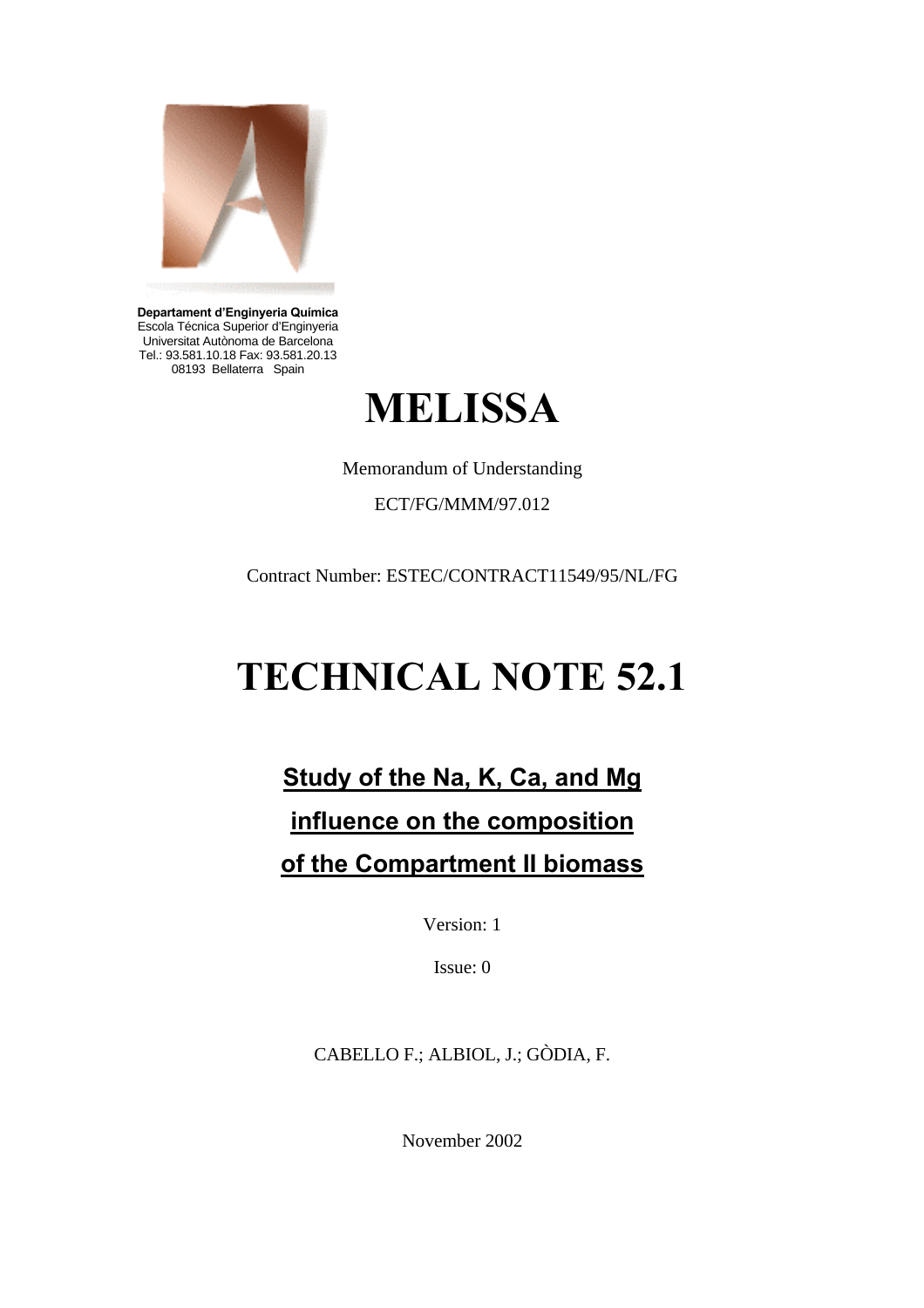## **Document Change Log**

| Version | Issue | Date     | <b>Observations</b>  |
|---------|-------|----------|----------------------|
|         |       | 22/07/02 | <b>Draft Version</b> |
|         |       | 25/11/02 | <b>Final Version</b> |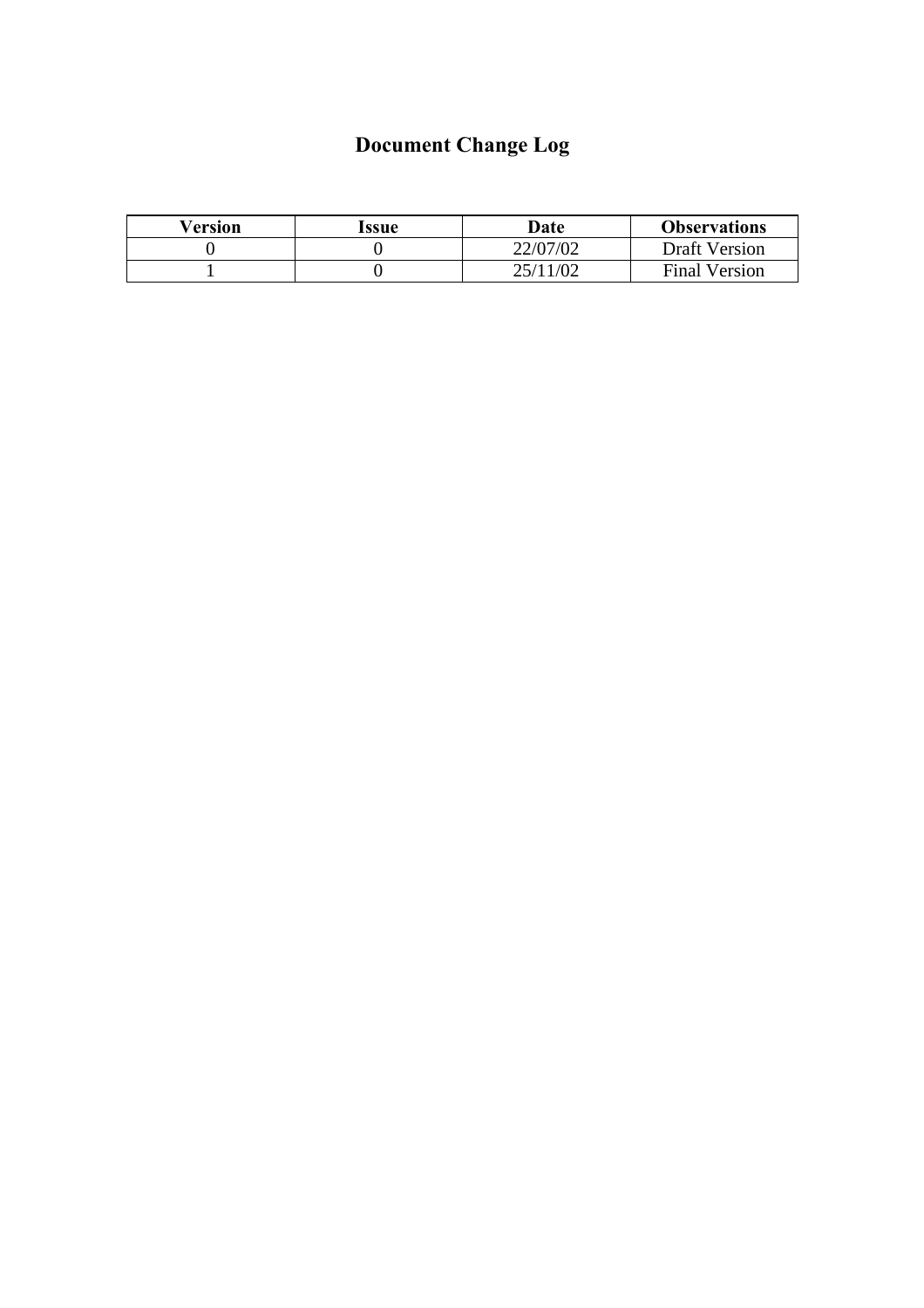## **Table of contents**

| 1. Introduction<br><u> 1989 - Andrea State Barbara, amerikan personal di personal dengan personal dengan personal dengan personal de</u> |           |
|------------------------------------------------------------------------------------------------------------------------------------------|-----------|
| 2. Materials and methods                                                                                                                 | 5         |
| 3. Experimental results and discussion<br><u> 1989 - Johann Stoff, amerikansk politiker (d. 1989)</u>                                    | 8         |
| 4. Conclusions                                                                                                                           | 18        |
|                                                                                                                                          | <b>20</b> |
| <b>6. Appendixes</b>                                                                                                                     |           |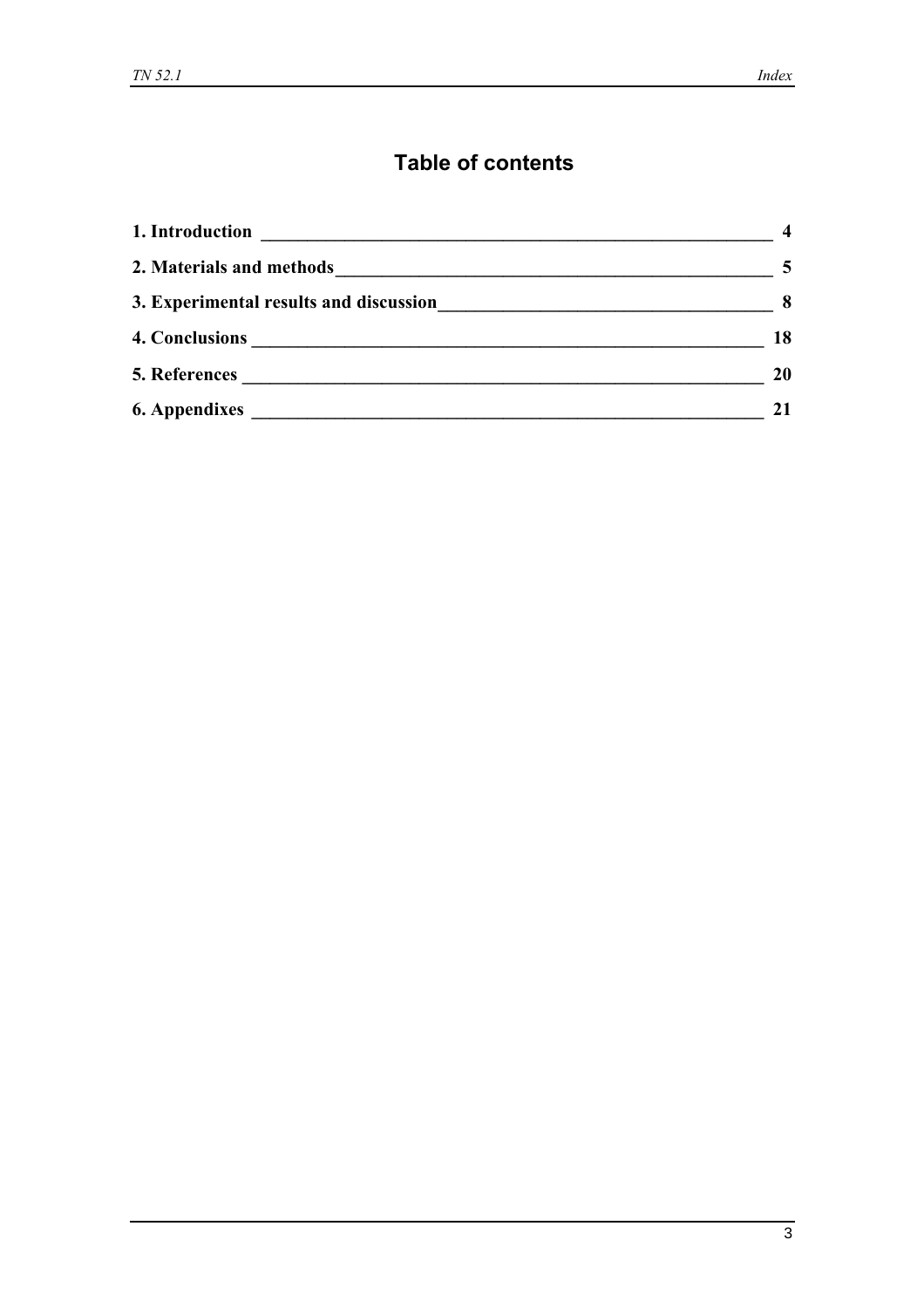#### **TECHNICAL NOTE 52.1: Na, K, Ca and Mg uptake rate tests in Compartment II**

Cabello, F.; Albiol, J.; Gòdia, F.

Departament d'Enginyeria Química Universitat Autònoma de Barcelona 08193 Bellaterra, Spain

## **1. Introduction**

In previous Technical Notes and reports the composition of the *R. rubrum* cells have been studied, particularly from the macrocomponents point of view, since it is very interesting to have the cell composition well characterised. Moreover, some tests studying the uptake of the main oligoelements such as Mn, Fe, Ni, Zn, Cu, etc. have been done as well.

In the present Technical Note, the mineral requirements of the *R. rubrum* cells are studied and this work continues with the task of the previous studies. The consumption of metallic elements such as sodium, potassium, calcium and magnesium by the *R. rubrum* cells has been analysed. All of them are essential for the cells, as then will be explained, but they are needed in small amounts.

In order to obtain some preliminary results about how the absence of some oligoelements such as Na, K, Ca, and Mg could affect the growth of the *R. rubrum* cells, it was carried out a first round of batch experiments. Afterwards, a run of continuous cultures in an 8-litre photobioreactor was done to determine approximately the amount of each element assimilated by the cells in several growing conditions.

These studies are of great importance as they determine the minimum amount of the nutrients, which compose the medium, necessary for the growth of the cells. Thus, the culture medium will be better adapted to the needs of the cells. Additionally, it is very important to know the uptake of all of the nutrients needed by the cells to build stoichometric models and mass balances of this compartment of the MELISSA loop.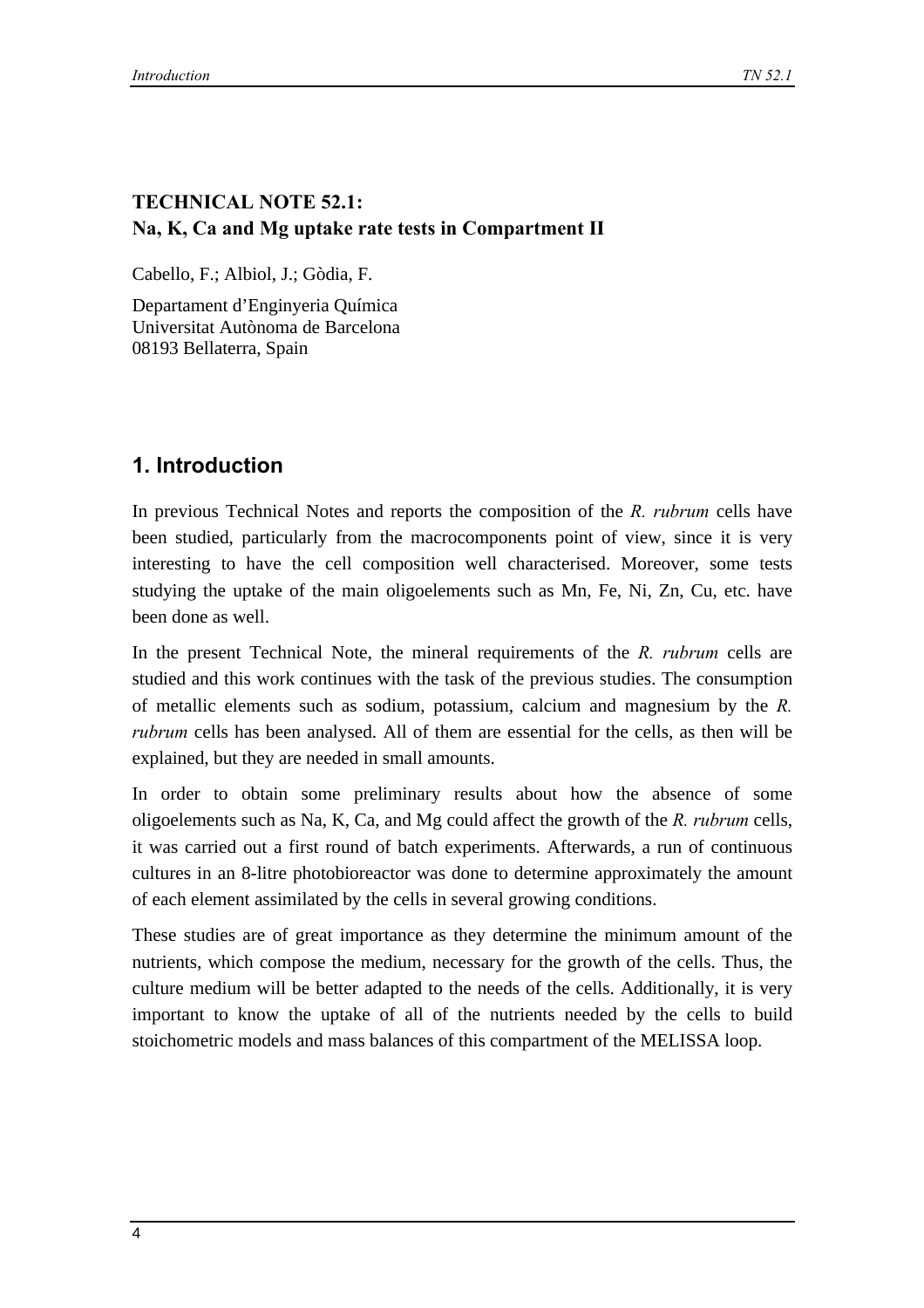## **2. Materials and methods**

The bacterial strain *Rhodospirillum rubrum* (ATCC 25903) was obtained from the American Type Culture Collection. The strain was received freeze-dried and was revived using R8AH medium (ATCC medium 550). This media was also used for routinely subculture of the stock strain.

## Batch experiments

The batch tests were carried out in 12 cylindrical glass tubes, of approximately 5 mL of working volume and 1 cm of external diameter. The first advantage of these tubes was the possibility to insert them into the spectrophotometer chamber to measure the optical density, without the need to take out a sample of culture.

Illumination was set up in monodimensional conditions inside a dark chamber with internal black surface (figure 1). The lamps were of the halogen type (Sylvania professional BAB 38º 12V 20W, improved version, cool beam, UV filtered, green box, code type 215).

Photosynthetically active radiation (PAR) was measured using a quantum sensor (Licor Li-190SA) attached to a LI-189 portable meter. The sensor gives the photosyntethic photon flux density (PPFD) in  $\mu$ mols· s<sup>-1</sup>· m<sup>-2</sup>. Conversion of quantum units to radiometric units  $(W/m^2)$  has been done using a constant factor obtained by integration of the lamp spectral data (Cabello *et al.*, 1999). The factor used were 0.368 for the 350- 950 nm range.

The tubes were located at a different distances from the lamps in order to receive the same light intensity, as it is shown in figure 2. The light intensity was around  $30 \pm 1$ μmols· s<sup>-1</sup>· m<sup>-2</sup> or, doing the conversion to radiometric units, 11.04  $\pm$  0.37 W/m<sup>2</sup>.

The temperature was the laboratory one (approximately 28 ºC) and a fan inside the dark chamber avoided the accumulation of warm air around the tubes.

Biomass dry weight was calculated from the optical density at 700 nm, measured directly from the tubes, and its value interpolated on a calibration curve made using previously determined values of dry weight (average from all of the tubes) and optical density (Appendix 1).

The carbon source used in this test was acetic acid and the composition of the fresh medium is detailed in Appendix 2. There were six different compositions of the fresh medium, as each variety is deficient in one nutrient depending on the case:  $Ca^{2+}$  (tubes 1) and 2), Na<sup>+</sup> (tubes 3 and 4),  $Mg^{2+}$  (tubes 5 and 6) or K<sup>+</sup> (tubes 7 and 8). Moreover, there was a medium with all of the nutrients (tubes 9 and 10) whereas one medium was lacking in the four ions at the same time (tubes 11 and 12).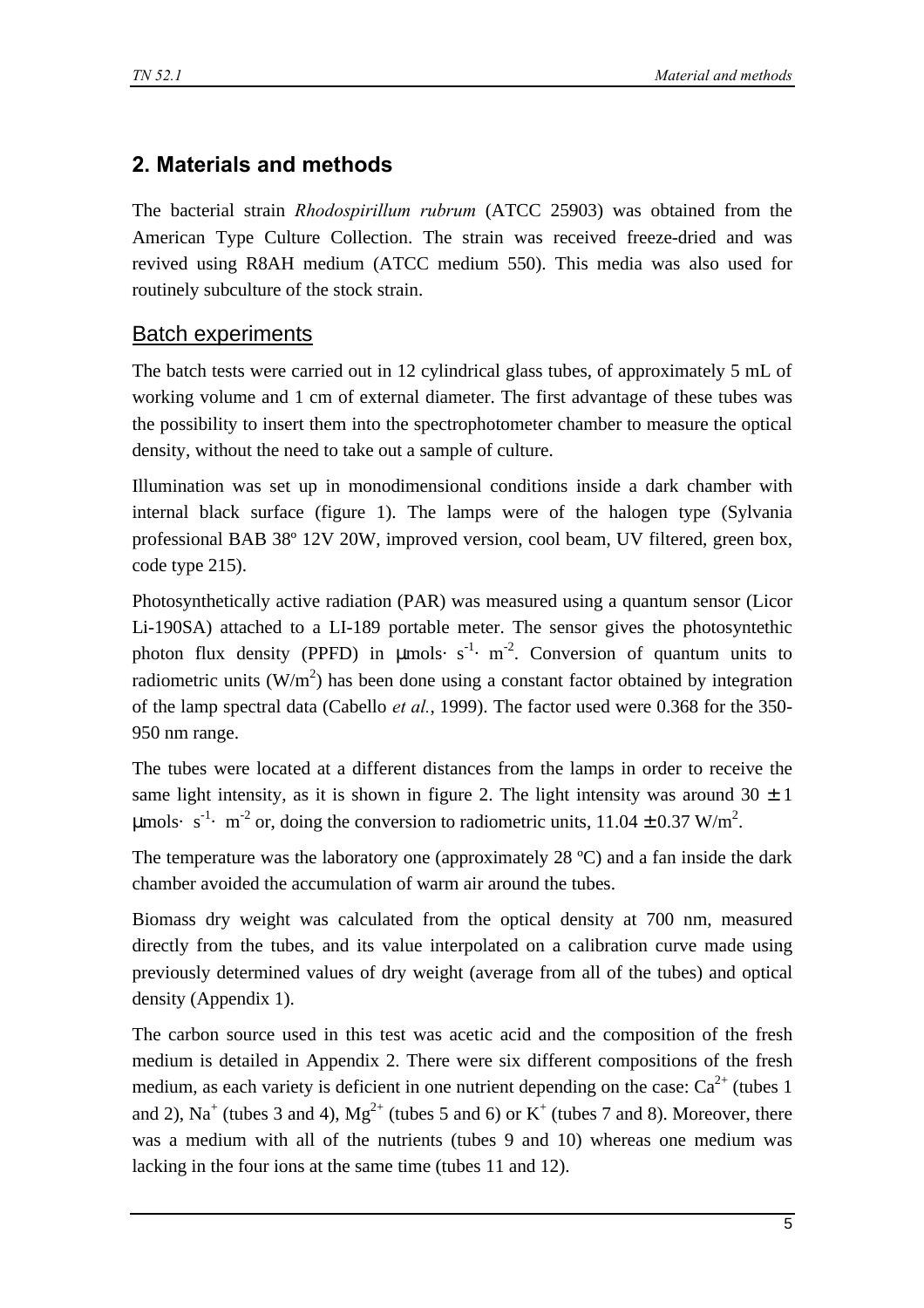

**Figure 1:** Experimental set-up: A: culture tubes; B: halogen lamps; C: lamps support; D: fan; E: dark chamber.



**Figure 2:** Experimental culture tubes distribution. All of the tubes receive the same light intensity. A: halogen lamps; B: culture tubes.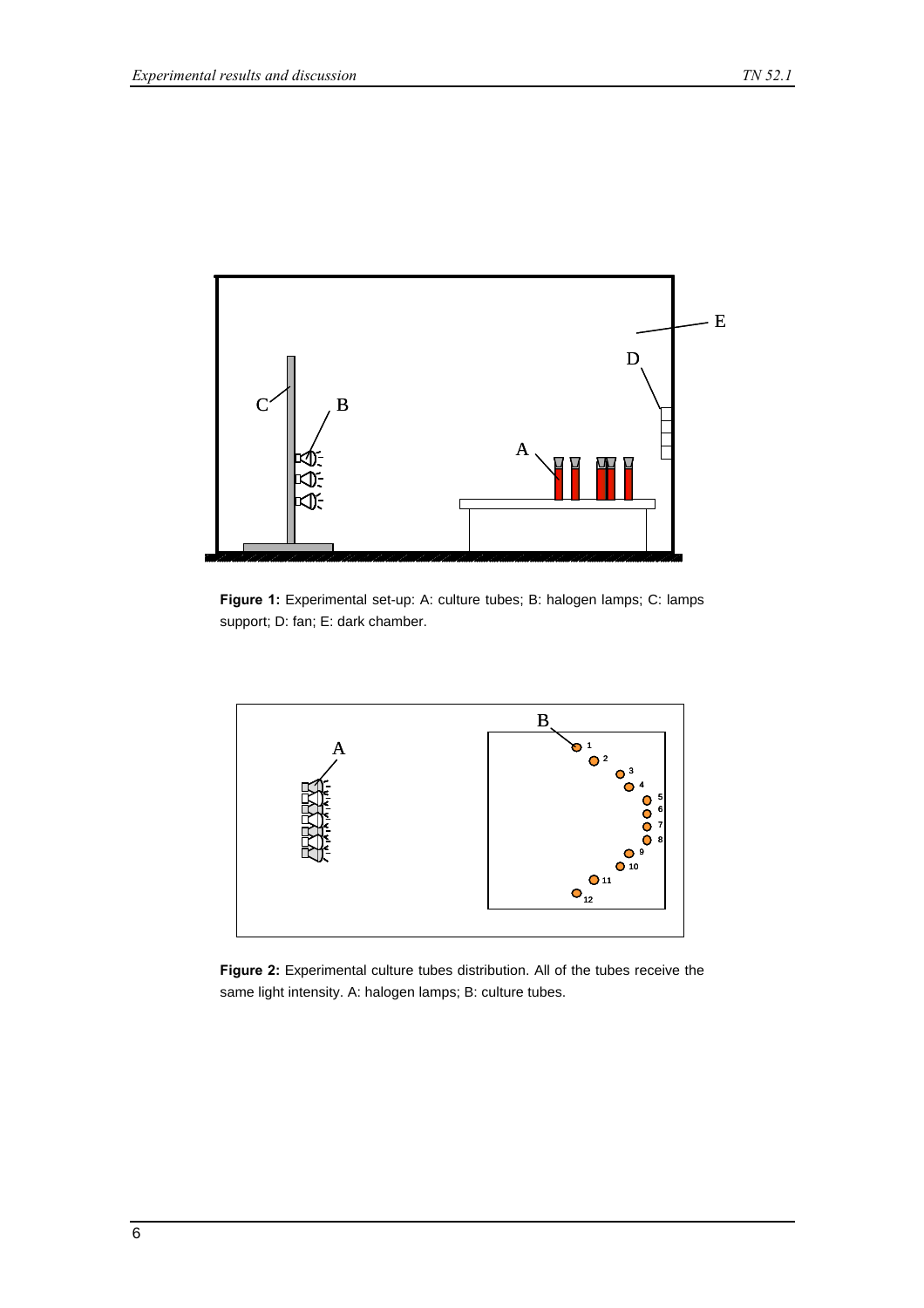#### Continuous cultures

The continuous culture tests were carried out in an 8-litre *Bioengineering* photobioreactor (figure 3). The carbon source was acetic acid and the fresh medium is detailed in appendix 2. The carbon source concentration in the culture medium was analysed by the gas chromatography technique. The biomass concentration was determined measuring the dry weight. The temperature was controlled by means of a thermostatic bath, which impelled the water through the external glass jacket of the photobioreactor. The pH was maintained at 6.9 by means of the auxiliary control unit of the system, which added HCl (1.5 M) or NH4OH (1.5 M) depending on the deviation from the set point value.

The concentration of the four nutrients studied, Na, K, Ca, and Mg, was analysed in the fresh medium and in the culture medium. These concentrations were measured by the ICP-OES technique.



**Figure 3:** 8-litre *Bioengineering* photobioreactor.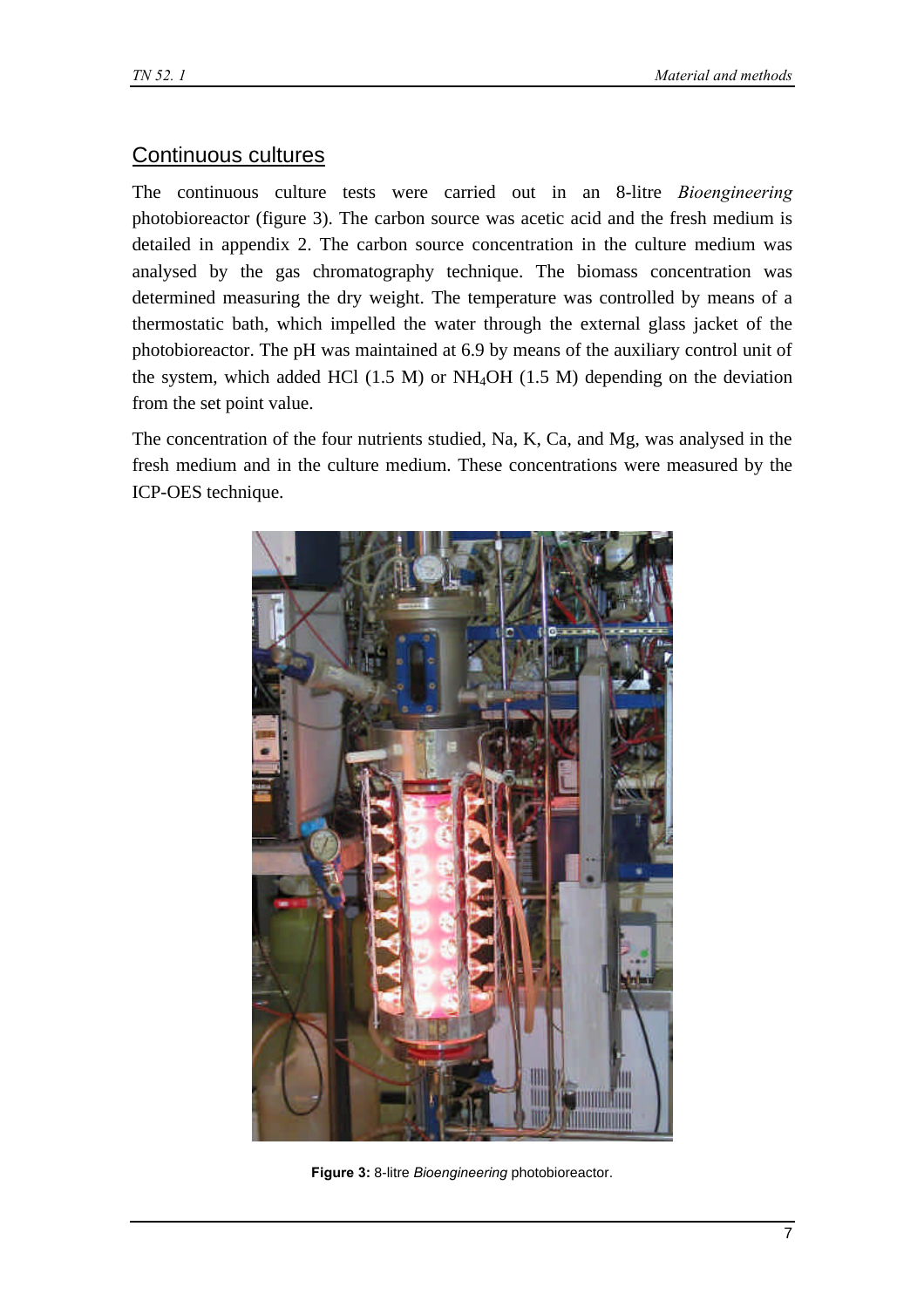## **3. Experimental results and discussion**

#### Batch experiments

The influence of the Na<sup>+</sup>, K<sup>+</sup>, Ca<sup>2+</sup>, and Mg<sup>2+</sup> ions on the growth rate of the *R. rubrum* cells has been studied in batch cultures. The test consisted of subculturing the cells several times in a fresh medium deficient, at least, in one of the studied ions. There were 12 glass tubes using six different fresh media, as is detailed in table 1.

All of the tubes were inoculated the first time using the same inoculum, which nearly had not Na<sup>+</sup>, K<sup>+</sup>, Ca<sup>2+</sup>, and Mg<sup>2+</sup> ions. In the next batch cultures, the inoculum used was the previous cells grown in each tube.

| Tube No. |           |                                                                                            |
|----------|-----------|--------------------------------------------------------------------------------------------|
| 1, 2     | Medium I: | deficient in $Ca^{2+}$ ions.                                                               |
| 3, 4     |           | Medium II: deficient in $Na+$ ions                                                         |
| 5, 6     |           | Medium III: deficient in $Mg^{2+}$ ions                                                    |
| 7,8      |           | Medium IV: deficient in $K^+$ ions                                                         |
| 9, 10    |           | Medium V: deficient in $Ca^{2+}$ , Na <sup>+</sup> , Mg <sup>2+</sup> , and K <sup>+</sup> |
| 11,12    |           | Medium VI: with $Ca^{2+}$ , Na <sup>+</sup> , Mg <sup>2+</sup> , and K <sup>+</sup>        |

**Table 1:** the fresh media used in the tests. In Appendix 2, the composition of all of the six media is detailed.

## **Batch tests using Medium I (without Ca2+ ions)**

In figure 4, it can be observed that the growth rate is decreasing with increasing time. In the first batch culture, the specific growth rate of the exponential phase was  $0.0211 \pm$  $0.0007$  h<sup>-1</sup> while, in the second batch culture, the specific growth rate decreased to  $0.0069 \pm 0.0002$  h<sup>-1</sup> and in the third batch culture the cells did not grow. After finishing the batch culture, the cells were subcultivated in the same fresh medium.

The specific growth rates have been calculated by linear regression in figures 5 and 6.

These results seem to indicate that  $Ca^{2+}$  ions are needed in the metabolism of the *R. rubrum* cells, as their lack progressively decreases the growth rate of the cells.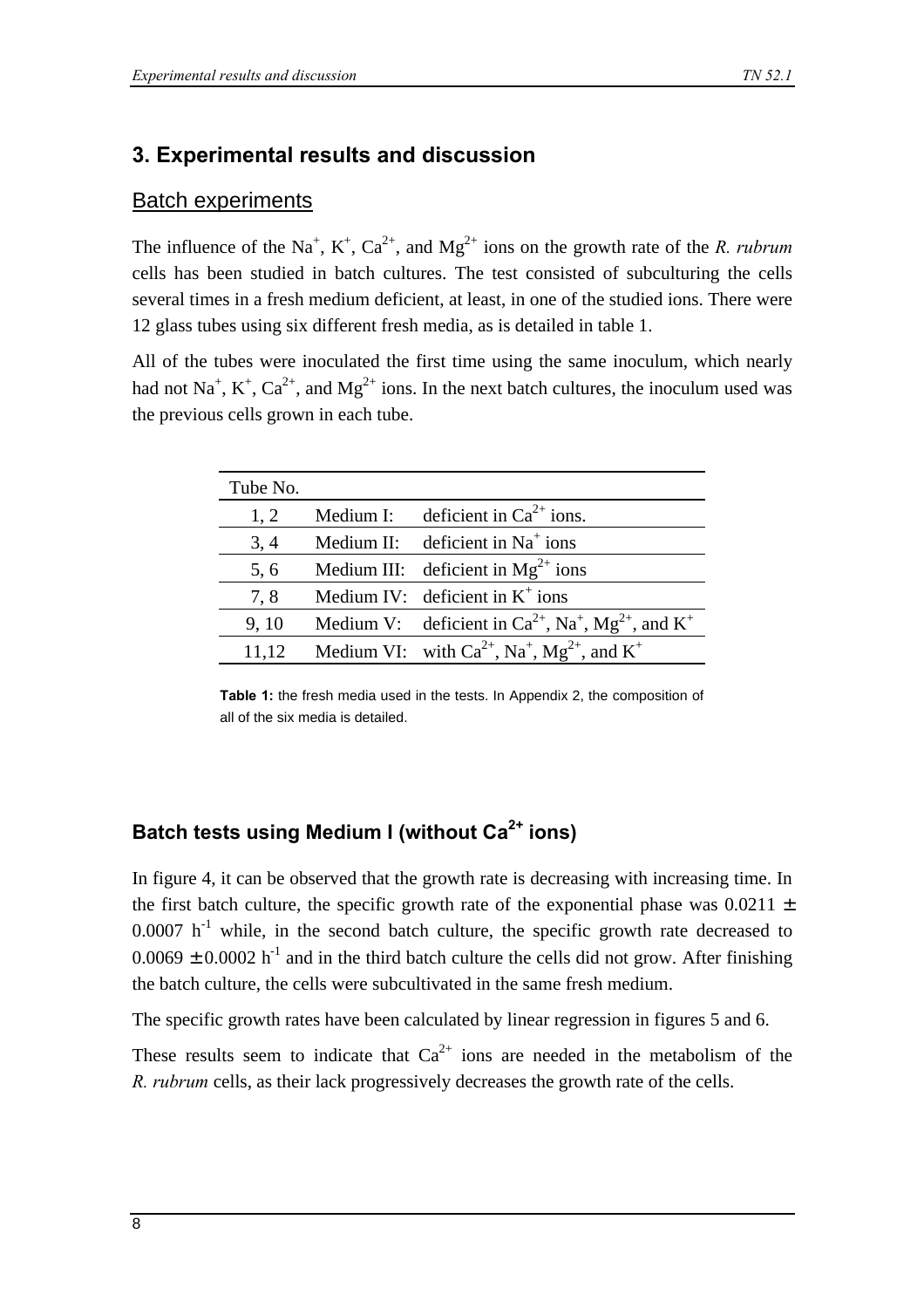

**Figure 4:** experimental data, dry weight *vs*. time,obtained in three batch tests using medium I, deficient in  $Ca^{2+}$  ions. The two different kinds of symbols in the graph correspond to the two glass tubes used in the test.



**Figure 5:** Linear regression from the data obtained in the first batch culture represented in figure 4. The slope of the lines corresponds to the specific growth rates and the values obtained are: 0.0204 h<sup>-1</sup> and 0.0217 h<sup>-1</sup>.

**Figure 6:** Linear regression from the data obtained in the second batch culture represented in figure 4. The slope of the lines corresponds to the specific growth rates and the values obtained are: 0.0071 h<sup>-1</sup> and 0.0067 h<sup>-1</sup>.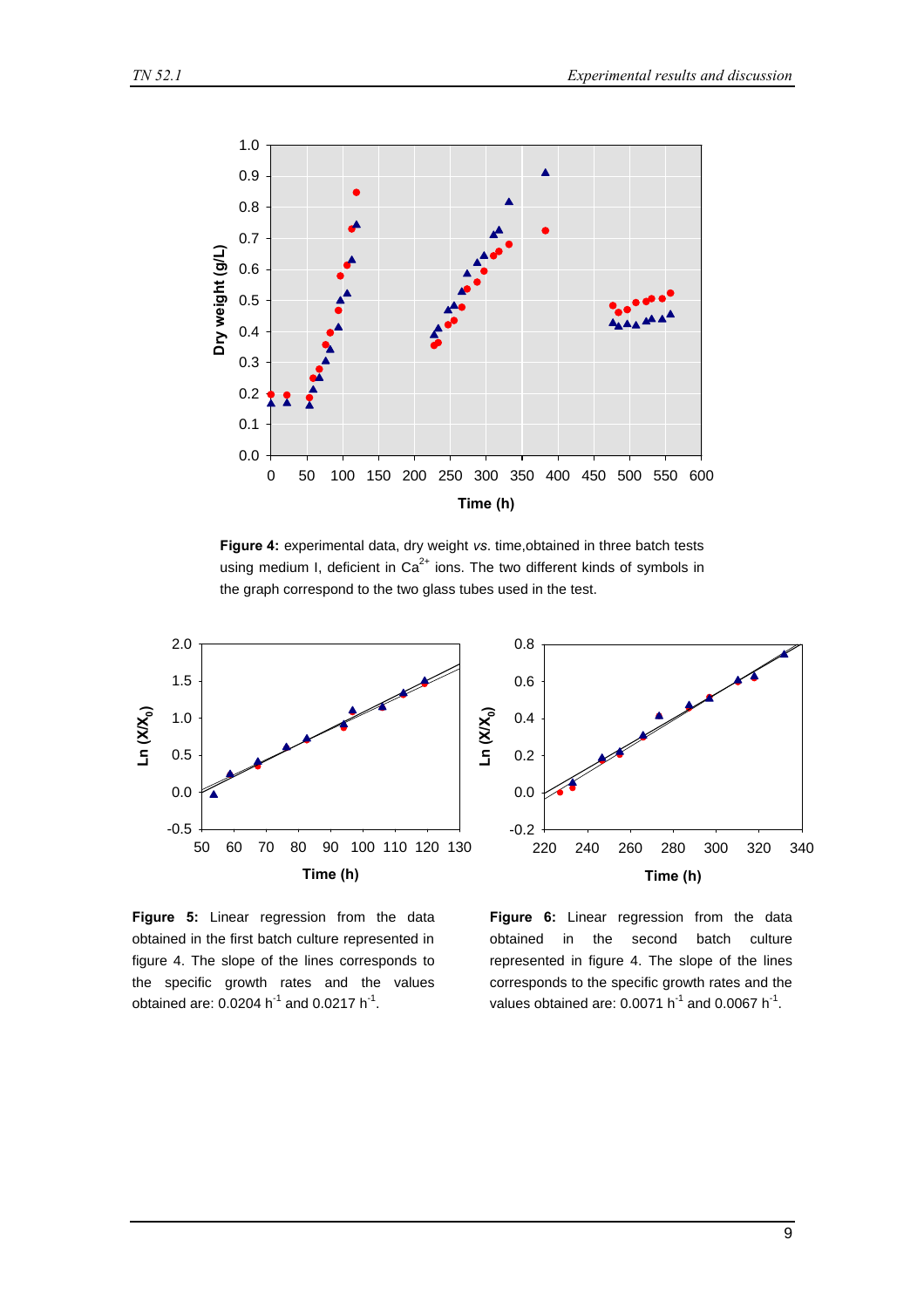## **Batch tests using Medium II (without Na<sup>+</sup> ions)**

In figure 7, the results obtained in the batch tests carried out using a fresh medium deficient in  $Na<sup>+</sup>$  ions (medium II have been depicted). During the three batch cultures the cells have grown without apparent problems.



**Figure 7:** experimental data, dry weight *vs*. time, obtained in three batch tests using medium II, deficient in Na<sup>+</sup> ions. The two different kinds of symbols in the graph correspond to the two glass tubes used in the test.

In figure 8, 9 and 10 the specific growth rates have been determined, observing the fact that they do not decrease significantly due to the lack of  $Na<sup>+</sup>$  ions.



**Figure 8:** Linear regression of the first batch culture. The specific growth rates are: 0.0199 h<sup>-1</sup> and 0.0265 h<sup>-1</sup>.



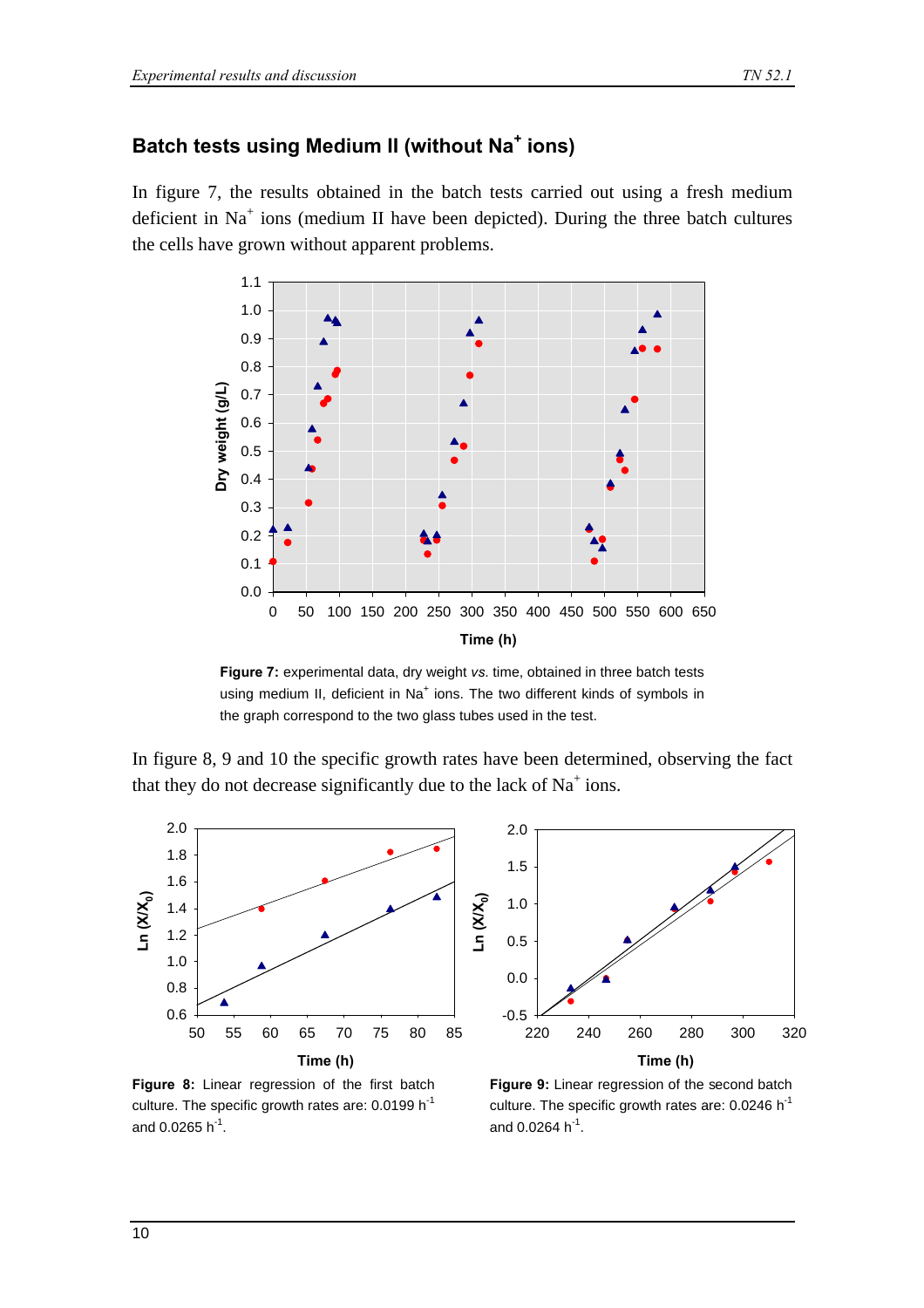

**Figure 10:** Linear regression of the third batch culture. The specific growth rates are: 0.0227 h<sup>-1</sup> and 0.0194 h<sup>-1</sup>.

These results seem to indicate that the lack of  $Na<sup>+</sup>$  ions does not affect the growth of *R. rubrum* cells drastically, although these tests don't allow to state that  $Na<sup>+</sup>$  ions are not essential for the cells.

## **Batch tests using Medium III (without Mg2+ ions)**

In figure 11, the results obtained in the batch tests using the medium deficient in  $Mg^{2+}$ ions have been represented.



**Figure 11:** experimental data obtained in two batch tests using medium III, deficient in  $Mg^{2+}$  ions. The two different kinds of symbols in the graph correspond to the two glass tubes used in the test.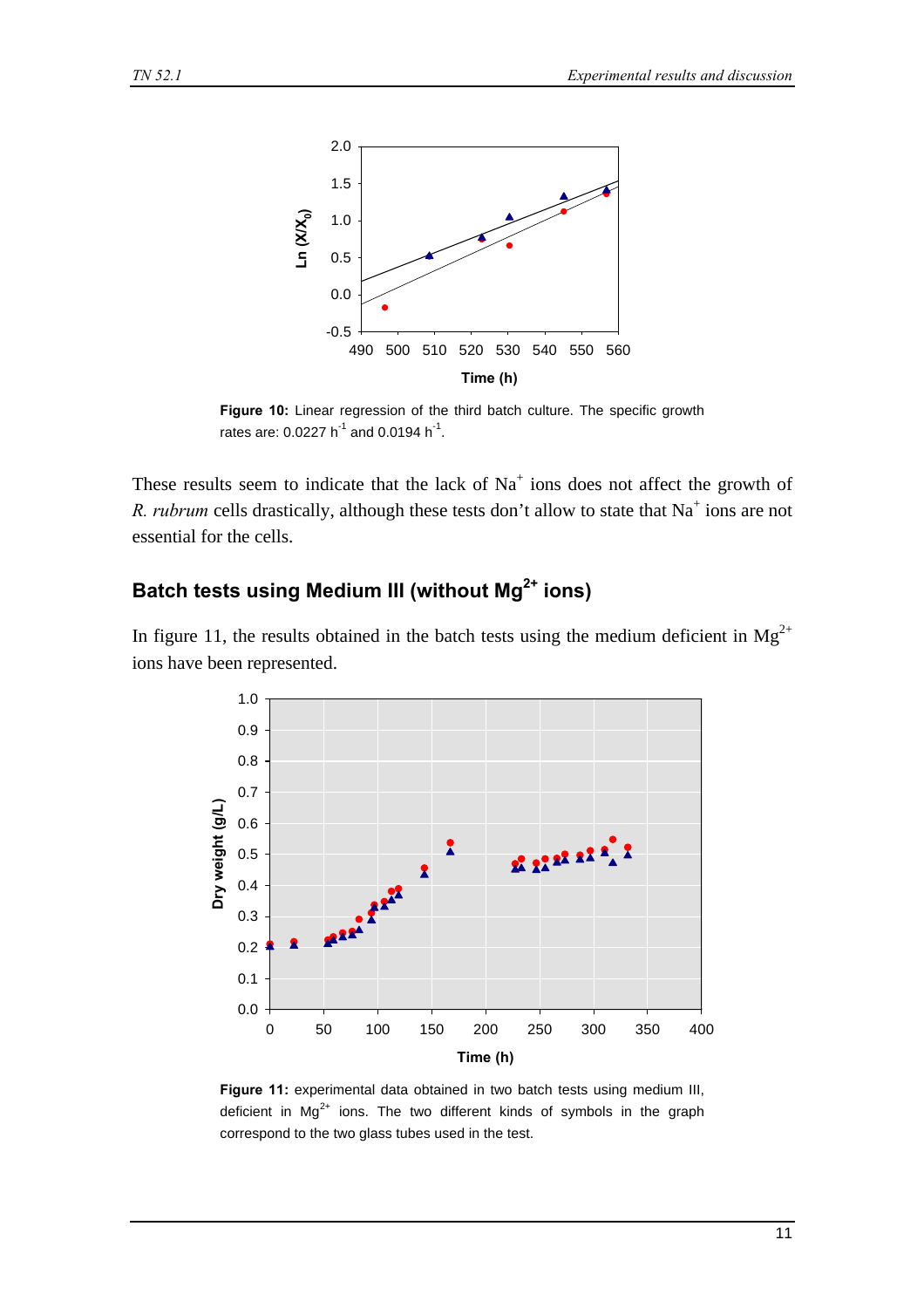As can be observed in figure 11, the cells did not grow satisfactory in this medium, as the specific growth rate in the first batch culture was very small compared with the values obtained in the other cultures.

In the first batch culture, the specific growth rate in the two tubes was  $0.0081$  h<sup>-1</sup> and  $0.0080$  h<sup>-1</sup>, data determined in figure 12.

As the cells didn't grow properly, the two cultures were subcultivated in medium III again. The cells nearly did not grow.

This behaviour was predictable as the  $Mg^{2+}$  ions play an important role in several processes such as in the molecules of chlorophyll. Thus, without  $Mg^{2+}$  ions, the cells cannot grow properly.



**Figure 12:** Linear regression of the first batch culture. The specific growth rates are: 0.0081 h<sup>-1</sup> and 0.0080 h<sup>-1</sup>.

These results indicate that  $Mg^{2+}$  ions are essential for *R. rubrum* cells, since they cannot grow without them.

#### **Batch tests using Medium IV (without K<sup>+</sup> ions)**

In figure 13 are represented the experimental data obtained in batch cultures using medium deficient in  $K^+$  ions.

As in the case of the medium II tests, without  $Na<sup>+</sup>$  ions, the cells grow satisfactory. In figures 14, 15, and 16 are determined the specific growth rates obtained in these results. The results do not allow to observe any influence in the growth of the cells and more tests would be necessary to determine whether the  $K^+$  ions are essential for the cells.

The fact that the cells are able to grow without  $Na^+$  ions or without  $K^+$  ions may indicate the possibility that the cells could use them indistinctly. Thus, when one type of ions is lacking, the cells use the other for the same purposes.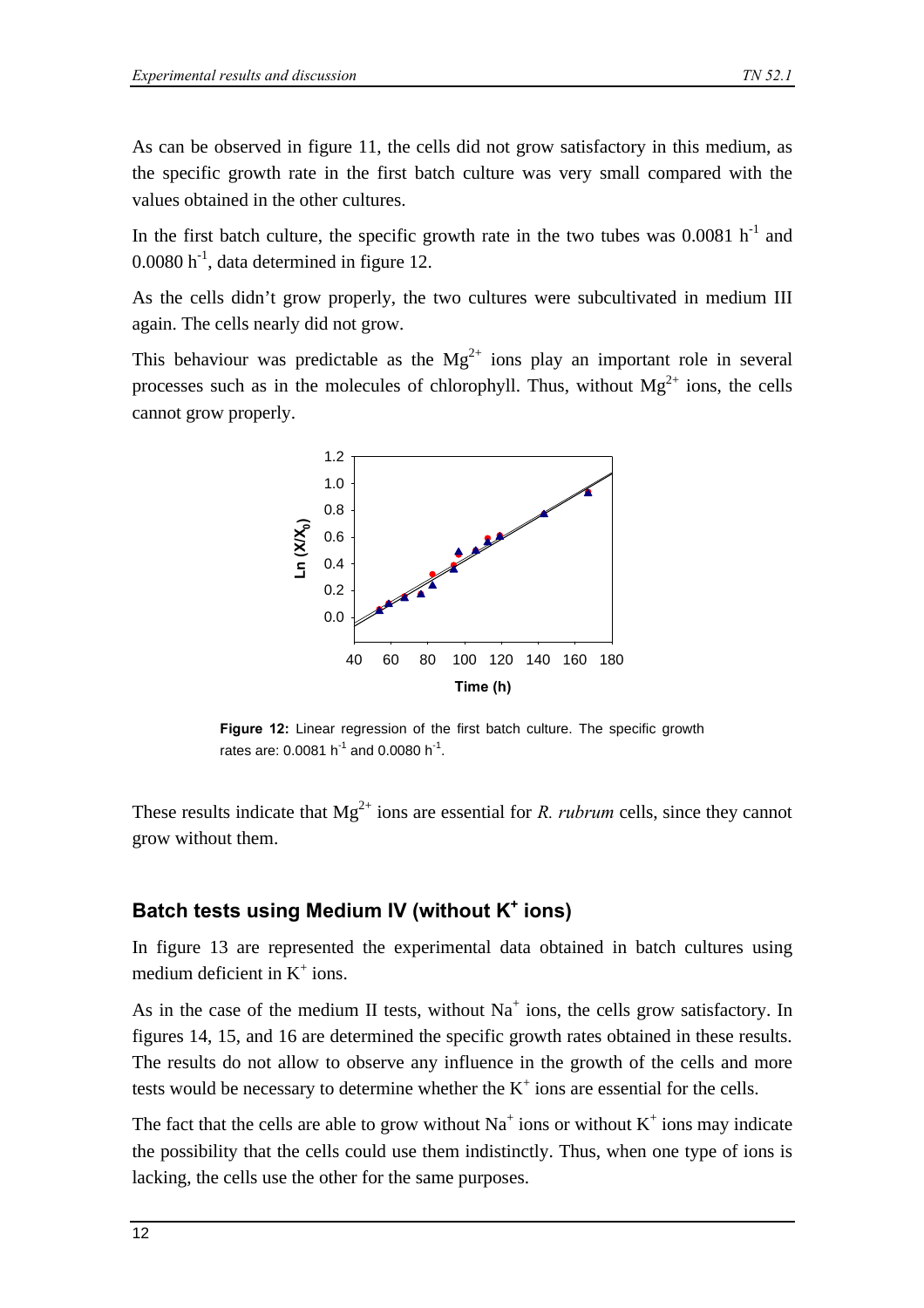

**Figure 13:** experimental data obtained in three batch tests using medium IV, deficient in  $K^+$  ions. The two different kinds of symbols in the graph correspond to the two glass tubes used in the test.







**Time (h)** 220 240 260 280 300 320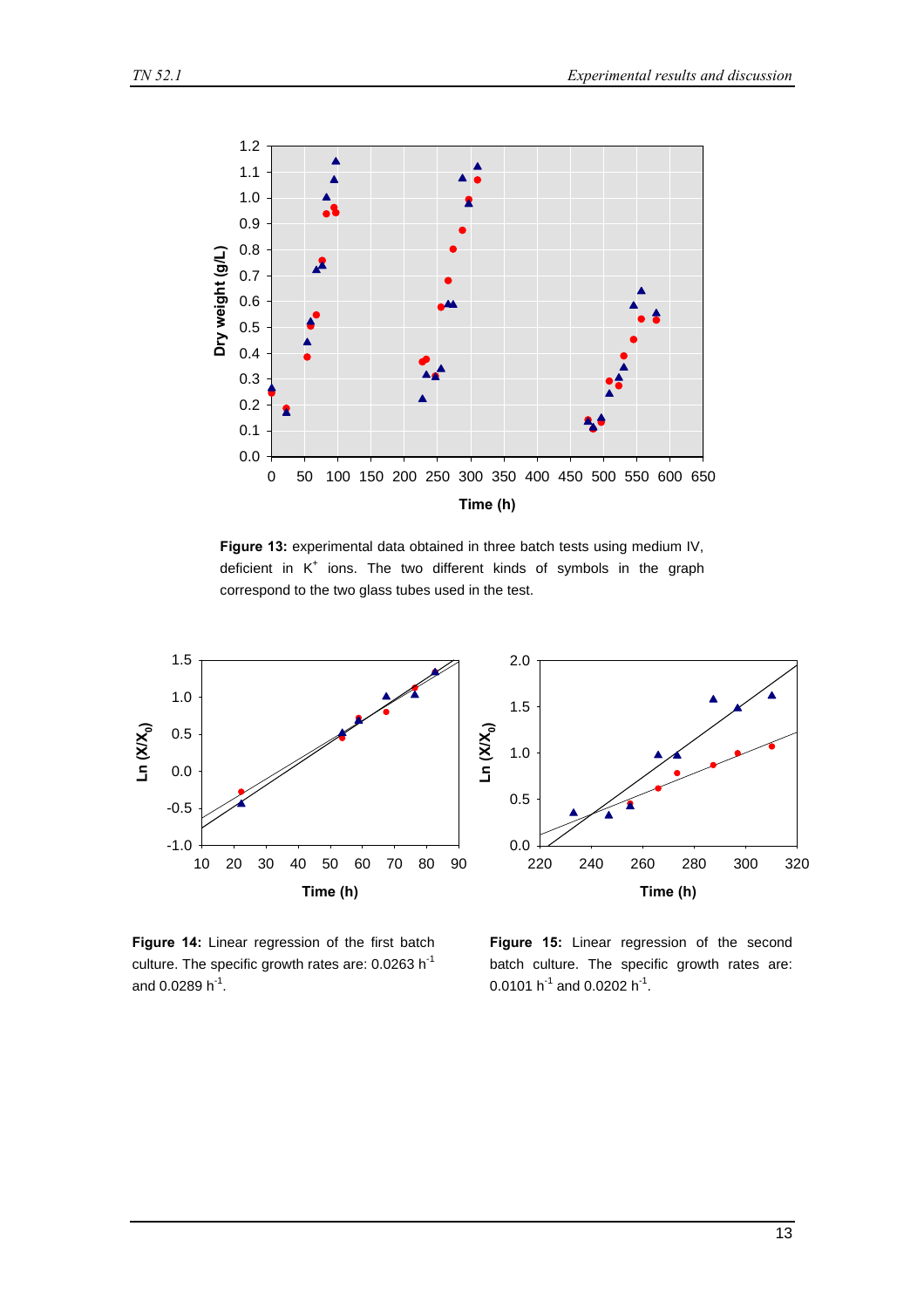

**Figure 16:** Linear regression of the third batch culture. The specific growth rates are:  $0.0102 h^{-1}$  and  $0.0224 h^{-1}$ .

## **Batch tests using Medium V (without Ca2+, Na<sup>+</sup> , Mg2+, and K<sup>+</sup> ions)**

As can be observed in figure 17, the cells cannot grow in this medium without  $Na^+$ ,  $K^+$ ,  $Ca^{2+}$ , and Mg<sup>2+</sup> ions. However, the cell concentration is maintained nearly constant.

This medium was used to prepare the inoculum of all of the tubes. In the culture used as inoculum, the cells did not grow satisfactory too and the initial cell concentration subsultivated as inoculum in this medium kept approximately constant.



**Figure 17:** experimental data obtained in two batch tests using medium V, deficient in all of the studied ions. The two different kinds of symbols in the graph correspond to the two glass tubes used in the test.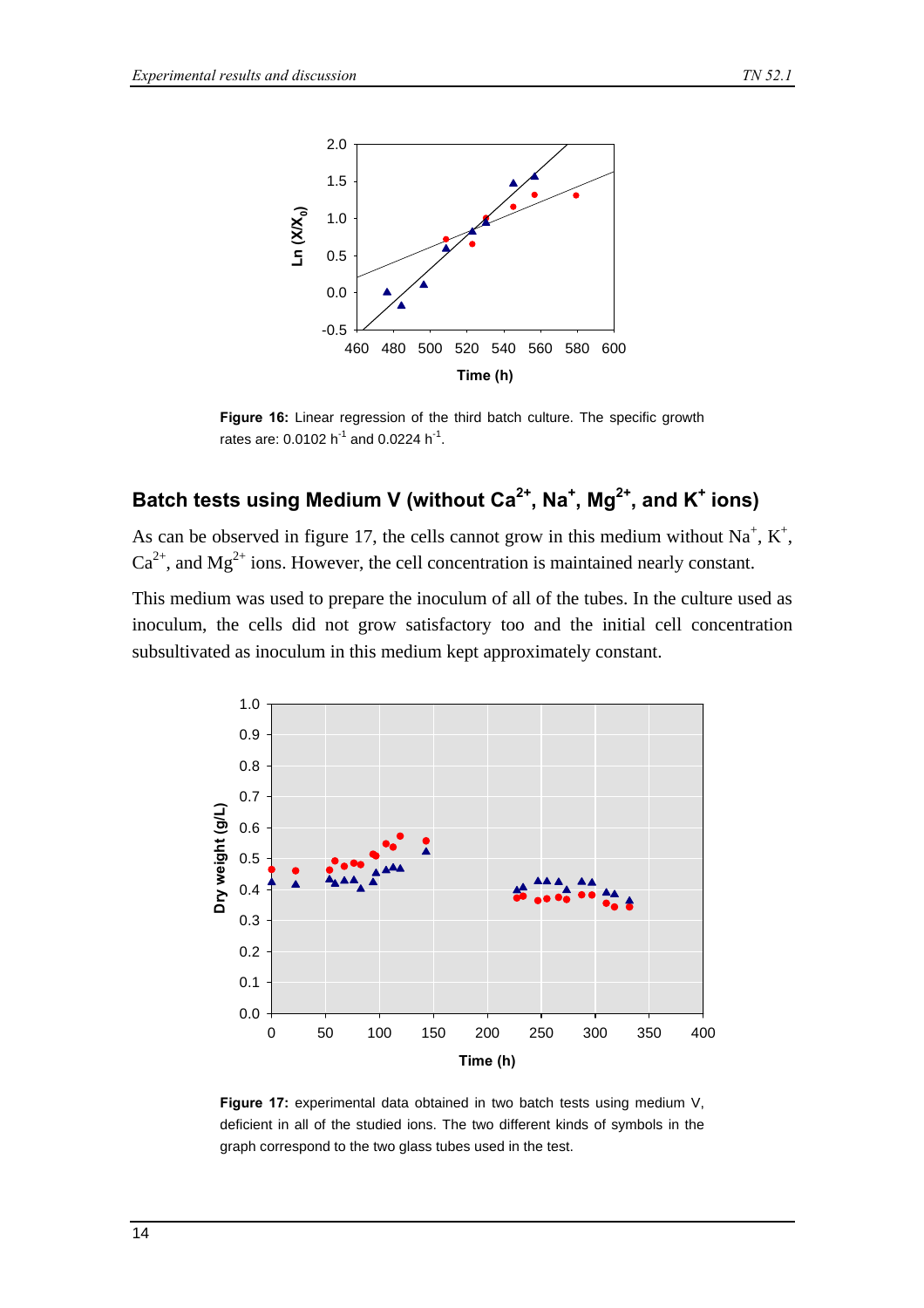## Batch tests using Medium VI (with Ca<sup>2+</sup>, Na<sup>+</sup>, Mg<sup>2+</sup>, and K<sup>+</sup> ions) *(Control tubes)*

In figure 18 are represented the results obtained using a medium with all of the studied nutrients. In this medium the cells grew satisfactory.



**Figure 18:** experimental data obtained in three batch tests using medium VI, with all of the studied ions. The two different kinds of symbols in the graph correspond to the two glass tubes used in the test.

In figures 19, 20, and 21 the specific growth rates have been determined. The values obtained,  $0.0315$  h<sup>-1</sup>,  $0.0240$  h<sup>-1</sup> and  $0.0273$  h<sup>-1</sup>, are superior than the ones obtained in the previous tests using media without, at least, one kind of ions.



**Figure 19:** Linear regression of the first batch culture. The specific growth rates are: 0.0329 h<sup>-1</sup> and 0.0301  $h^{-1}$ .

**Figure 20:** Linear regression of the second batch culture. The specific growth rates are:  $0.0251$  h $^{-1}$  and  $0.0229$  h $^{-1}$ .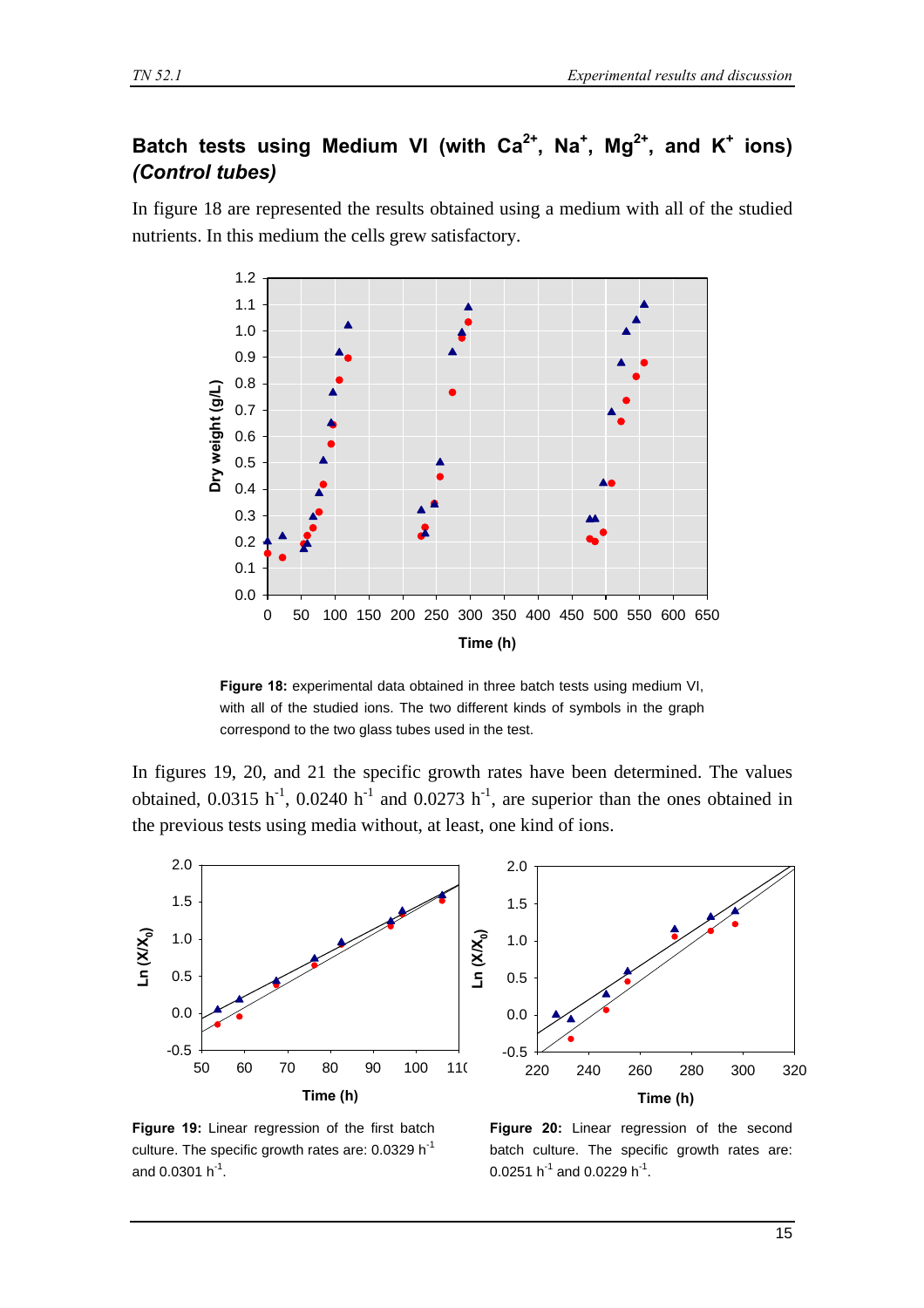

**Figure 19:** Linear regression of the third batch culture. The specific growth rates are: 0.0256 h<sup>-1</sup> and 0.0289 h<sup>-1</sup>.

Thus, in all of the previous tests, even in  $Na^+$  and  $K^+$  tests, there was a limiting factor of the growth different to the light intensity, as this parameter has been maintained constant and equal in all of the tubes.

#### Continuous cultures

In order to determine the amount of oligoelements required by the cells, a run of continuous cultures have been carried out. These tests consisted on determine the concentration of the studied ions in the fresh medium and in the culture. Thus, the difference between this both concentrations corresponds to the amount of oligoelements assimilated by the cells. The obtained results are presented in table 2.

|                            | $Na+$        | $\kappa^*$  | $Ca2+$         | $Mg^{2+}$      |
|----------------------------|--------------|-------------|----------------|----------------|
| Inlet medium               | $109 \pm 1$  | $102 \pm 3$ | $19.2 \pm 0.8$ | $22.5 \pm 0.3$ |
| Outlet medium              | $93 \pm 3$   | $98 \pm 2$  | $14.1 \pm 0.5$ | $14.3 \pm 0.1$ |
| Difference                 | $16 \pm 4$   | $4 \pm 5$   | $5.1 \pm 1.3$  | $8.2 \pm 0.4$  |
| $Y_{QIX}$ (mg olig/g cell) | $20.0 \pm 5$ | $5.0 \pm 6$ | $6.4 \pm 1.6$  | $10.3 \pm 0.5$ |

**Table 2:** Mass balance of the studied ions between the inlet and the outlet of the photobioreactor. The error of the result is expressed as standard deviation.

In figure 20 can be observed the run of continuous cultures carried out in the 8 L photobioreactor. Three steady states were achieved, but only the samples corresponding to the third steady state could be analysed by the ICP-OES technique.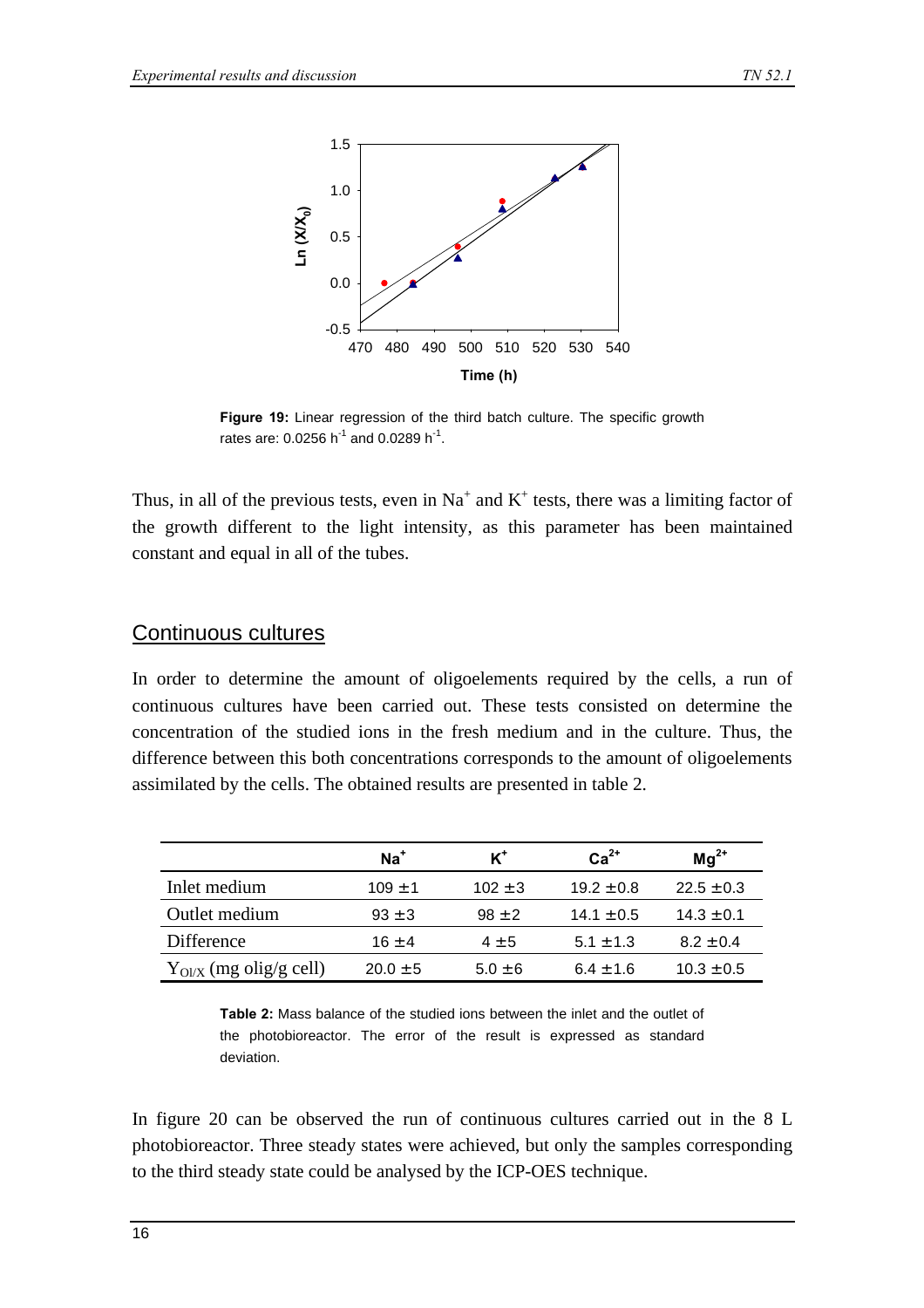In all of the steady states achieved, a sample of broth of culture was taken in order to analyse the concentration of the studied metals. All the samples were centrifuged to separate the biomass from the liquid and then were analysed by the ICP-OES technique. The results were not satisfactory as the concentration of the ions was approximately the same in the fresh medium than in the culture. Maybe, the cells were broken while they were centrifuged. Another sample of culture was taken from the bioreactor (corresponding to the third steady state, at 215 W/m<sup>2</sup> and 0.035 h<sup>-1</sup>) and in this case, the biomass was separated from the liquid by filtration. In this case the results were reasonable. That is the reason for having experimental results of only one steady state.



**Figure 20:** Continuous cultures carried out in the 8 L photobioreactor. The data used in the figure are reported in table 3.

The results reported in table 2 indicate that  $Na<sup>+</sup>$  ions are necessary for the growth of the cells, as it is consumed in a considerable amount. On the opposite,  $K^+$  ions are not consumed or, at least, consumed in a small dose, since the standard deviation associated with the result is higher than the amount consumed.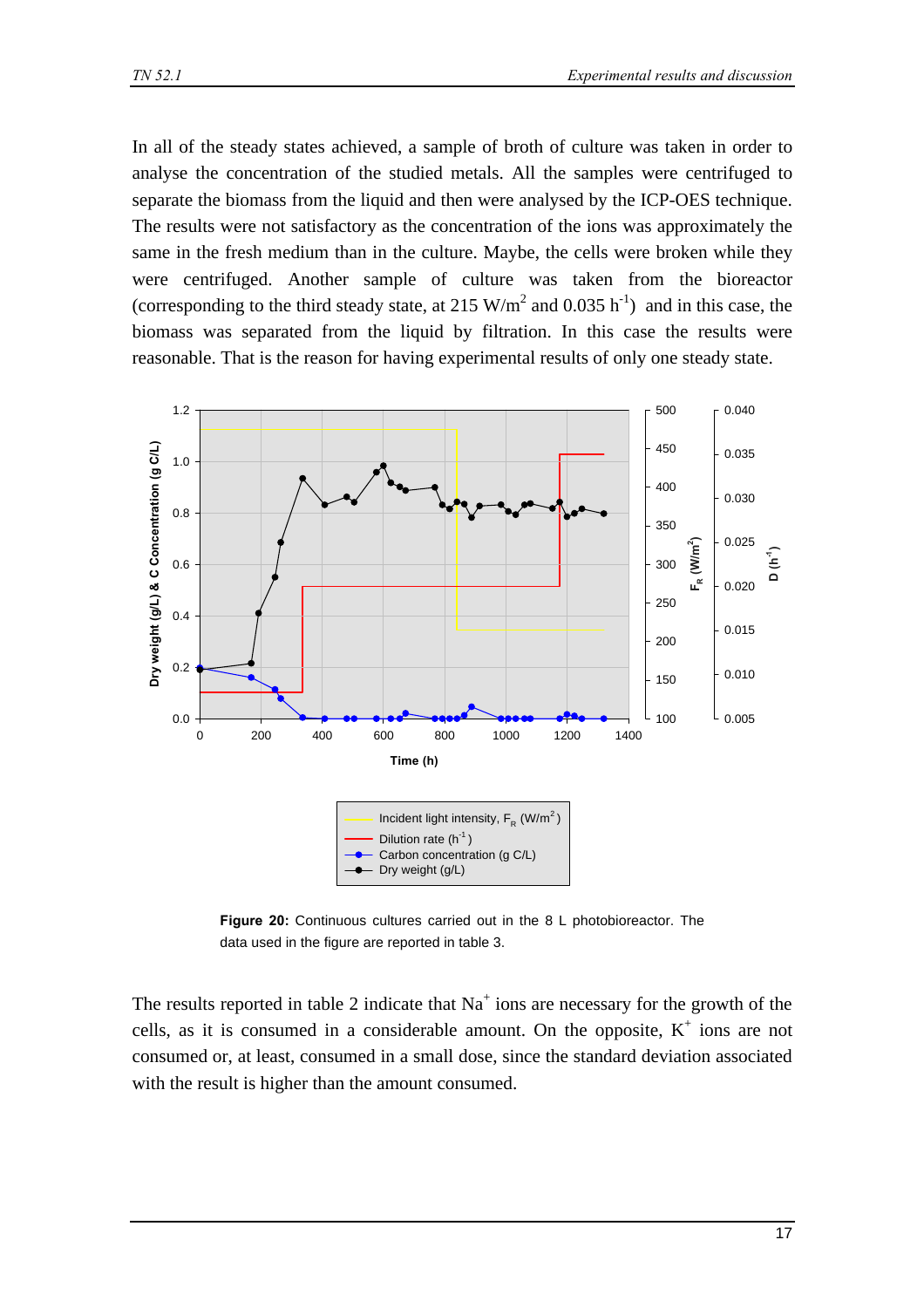| Time (h) | Dry weight<br>(g/L) | C conc.<br>(g/L) | $F_R$ (W/m <sup>2</sup> ) | $D(h^{-1})$ |
|----------|---------------------|------------------|---------------------------|-------------|
| 0.00     | 0.19                | 0.1972           | 475                       | 0.008       |
| 167.83   | 0.215               | 0.16             | 475                       | 0.008       |
| 191.75   | 0.41                |                  | 475                       | 0.008       |
| 245.75   | 0.55                | 0.1132           | 475                       | 0.008       |
| 264.25   | 0.685               | 0.078            | 475                       | 0.008       |
| 335.75   | 0.934               | 0.0044           | 475                       | 0.008       |
| 408.00   | 0.831               | $\boldsymbol{0}$ | 475                       | 0.02        |
| 479.83   | 0.862               | $\boldsymbol{0}$ | 475                       | 0.02        |
| 504.00   | 0.841               | $\boldsymbol{0}$ | 475                       | 0.02        |
| 576.92   | 0.958               | $\boldsymbol{0}$ | 475                       | 0.02        |
| 599.75   | 0.983               |                  | 475                       | 0.02        |
| 623.83   | 0.917               | $\boldsymbol{0}$ | 475                       | 0.02        |
| 652.92   | 0.901               | $\boldsymbol{0}$ | 475                       | 0.02        |
| 672.00   | 0.887               | 0.0204           | 475                       | 0.02        |
| 767.75   | 0.899               | $\boldsymbol{0}$ | 475                       | 0.02        |
| 791.83   | 0.831               | $\boldsymbol{0}$ | 475                       | 0.02        |
| 816.00   | 0.815               | 0                | 475                       | 0.02        |
| 840.00   | 0.843               | $\boldsymbol{0}$ | 475                       | 0.02        |
| 863.75   | 0.834               | 0.0132           | 215                       | 0.02        |
| 887.50   | 0.782               | 0.0464           | 215                       | 0.02        |
| 913.75   | 0.827               |                  | 215                       | 0.02        |
| 983.75   | 0.832               | $\overline{0}$   | 215                       | 0.02        |
| 1007.75  | 0.806               | $\boldsymbol{0}$ | 215                       | 0.02        |
| 1031.75  | 0.793               | $\boldsymbol{0}$ | 215                       | 0.02        |
| 1060.67  | 0.831               | 0                | 215                       | 0.02        |
| 1079.83  | 0.836               | $\boldsymbol{0}$ | 215                       | 0.02        |
| 1151.75  | 0.817               |                  | 215                       | 0.02        |
| 1175.75  | 0.842               | $\overline{0}$   | 215                       | 0.02        |
| 1199.50  | 0.785               | 0.0164           | 215                       | 0.035       |
| 1223.75  | 0.798               | 0.0104           | 215                       | 0.035       |
| 1248.00  | 0.816               | $\boldsymbol{0}$ | 215                       | 0.035       |
| 1319.50  | 0.797               | $\boldsymbol{0}$ | 215                       | 0.035       |

**Table 3:** Data obtained in the continuous cultures, which are represented in figure 20.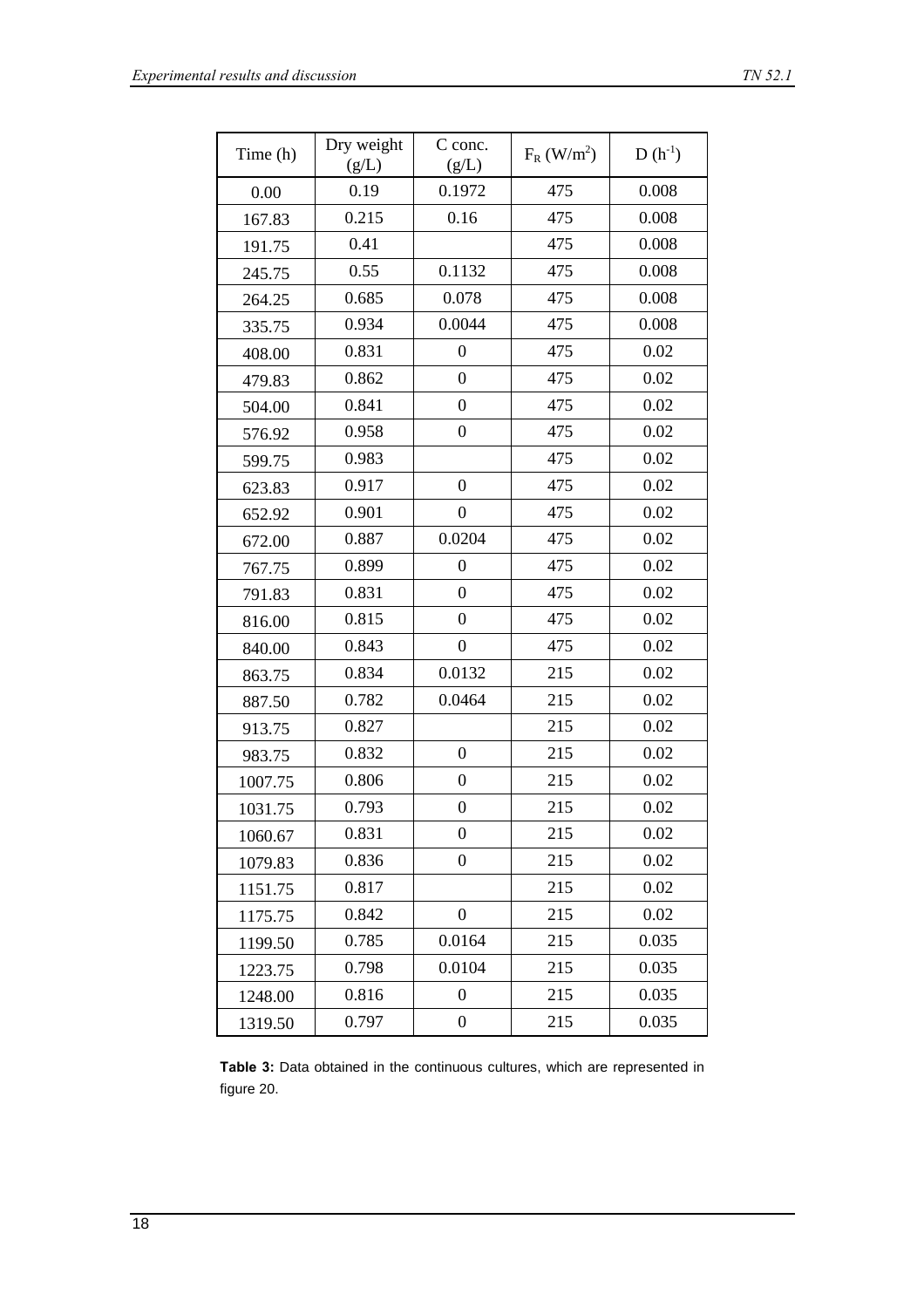## **4. Conclusions**

Taking into account the results reported in table 2, several facts can be concluded. The results obtained in the bioreactor indicate that the *R. rubrum* cells consume approximately 20.0  $\pm$  5 mg Na<sup>+</sup> per g cell. On the other hand, the results about the consumption of  $K^+$  ions seem to indicate that this ion is consumed in a very small amount or even is not consumed. Interestingly, in the batch cultures where one ion is lacking, the cells grow properly.

These results suggest that in case  $Na<sup>+</sup>$  ions or  $K<sup>+</sup>$  ions are lacking, the cells can use both for the same purposes. Thus, the lack of one of these ions does not affect drastically the growth of the cells. But, when the two ions are present in the culture, it seems that the cells prefer Na<sup>+</sup> ions than  $K^+$  ions, as the first are consume in a superior amount.

 $Mg^{2+}$  ions are consumed in a higher amounts according the continuous test results. These results are coherent with the batch test results (figure 11), as the cells could not grow significantly without  $Mg^{2+}$  ions.

Concerning the consumption of  $Ca^{2+}$  ions, batch and continue tests indicate that these ions are consumed in a small amount. The cells can grow in the batch test without these ions, but they grow more and more slowly until its available  $Ca^{2+}$  is depleted.

These tests provide a preliminary results about the consumption of the studied ions and in the future further tests will be done.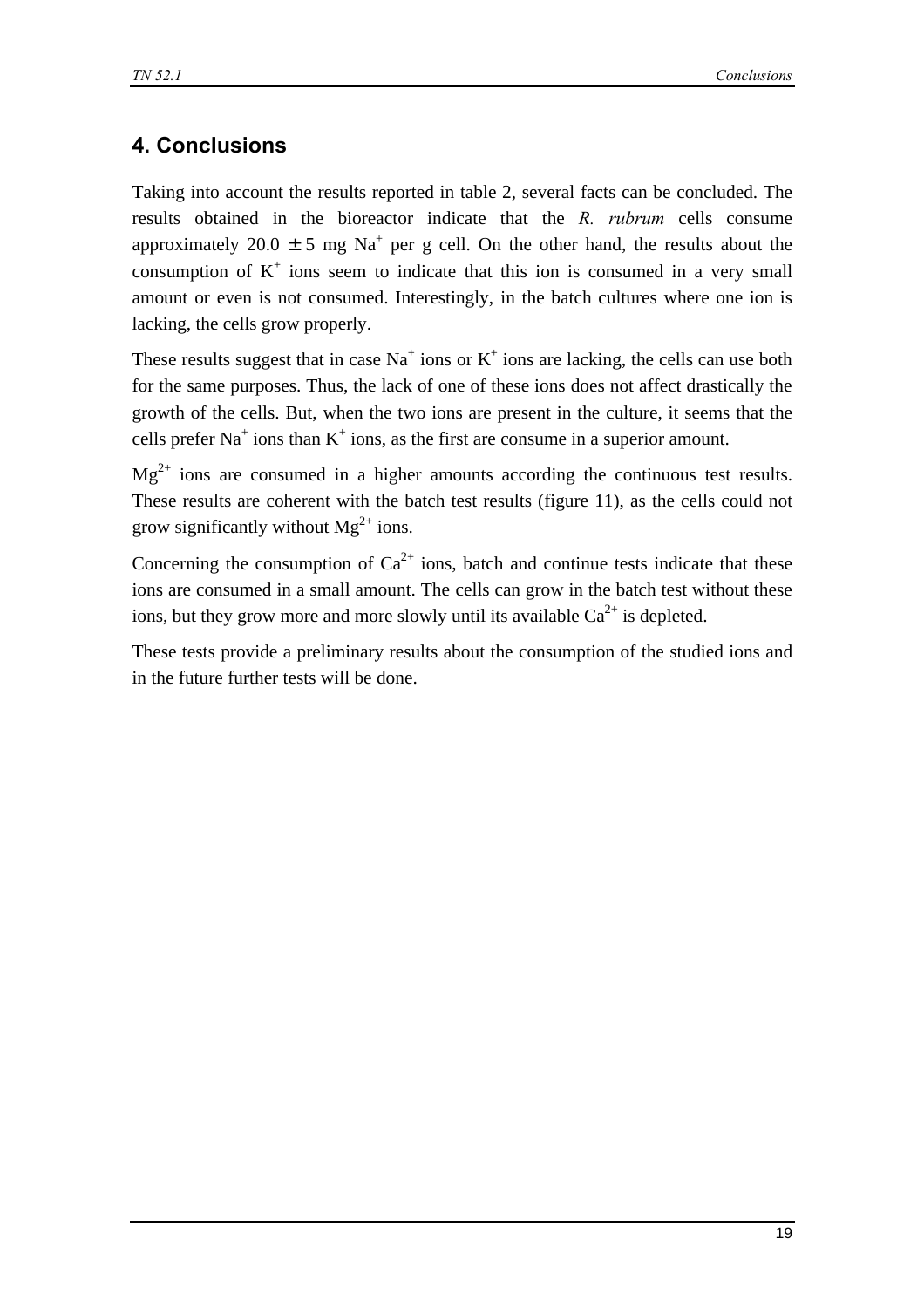## **5. References**

− TN 43.610: CABELLO, F.; ALBIOL, J.; GODIA, F. Scientific tests for *Rhodospirillum rubrum* 98. Test bench evaluation of IR enriched lamps. H<sub>2</sub> consumption test proposal. September, 1999. MELISSA. Contract 11549/95/NL/FG.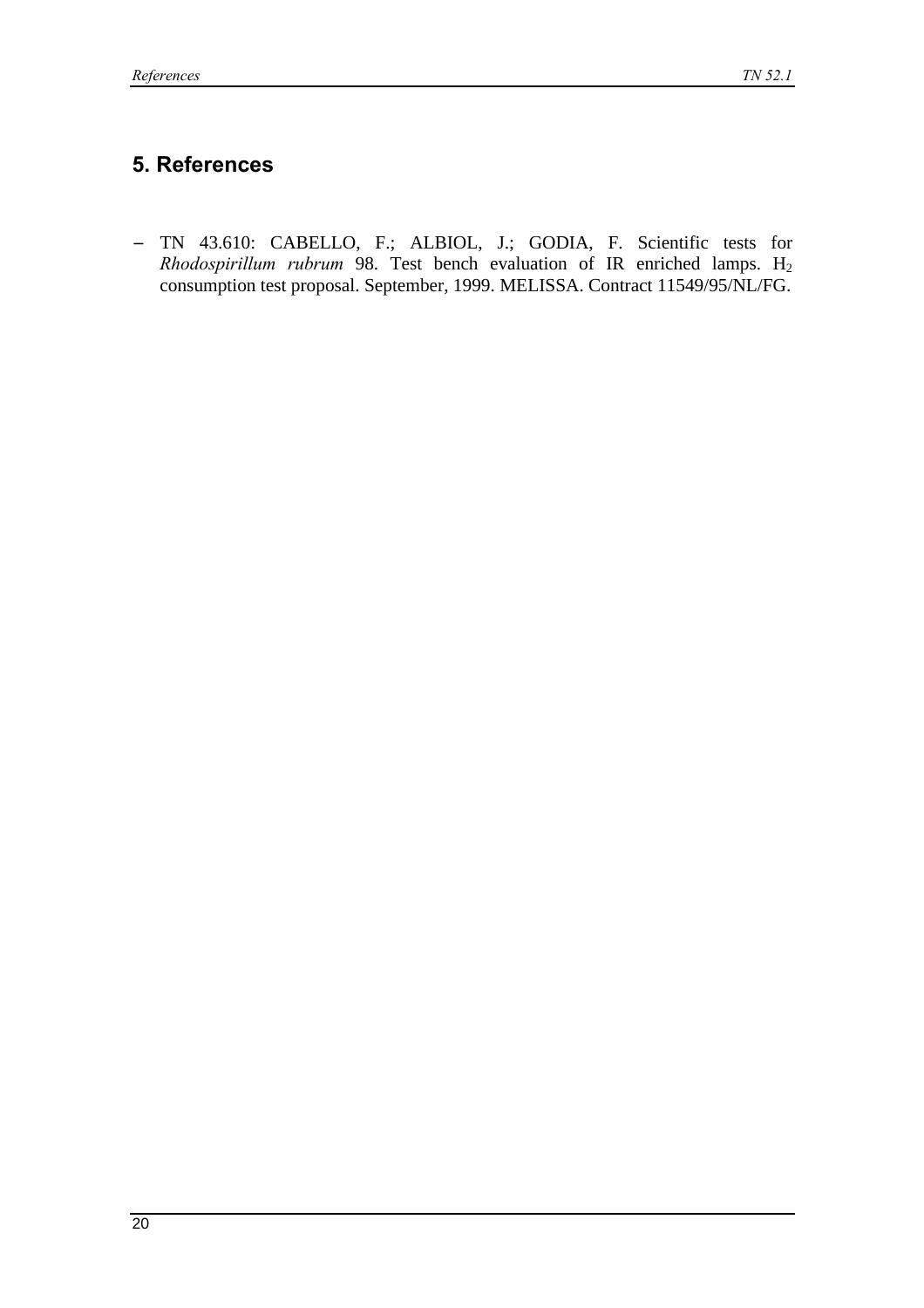## **6. Appendixes**

#### Appendix 1

With the purpose of knowing the dry weight from the optical density measurement a calibration between absorbance and dry weight have been done. Dry weight was done using Millipore 0.22 μm filters.